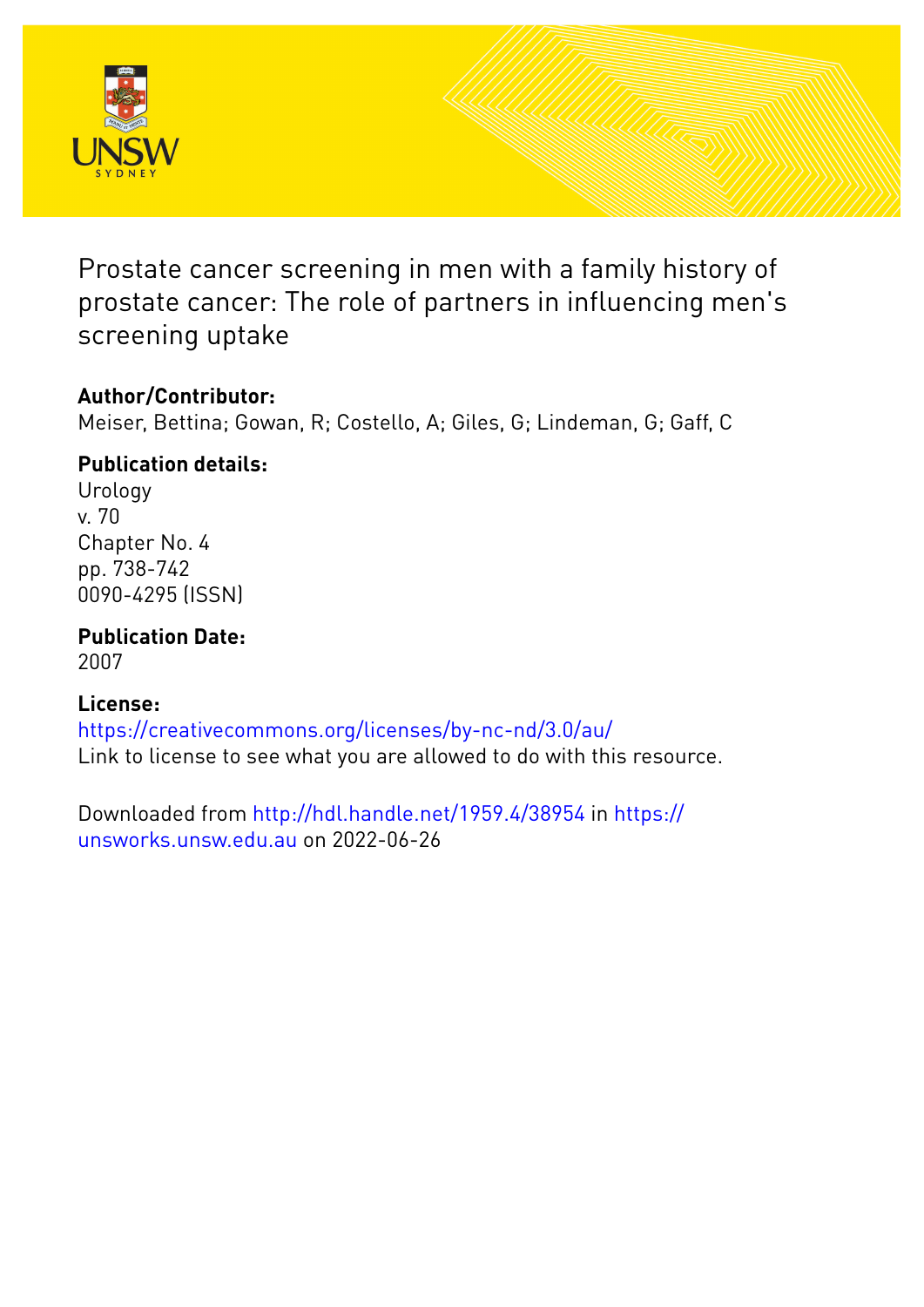Prostate cancer screening amongst men with a family history of prostate cancer: The role of partners in influencing men's screening uptake

Bettina Meiser,<sup>1,2</sup> Ruth Cowan,<sup>3,4</sup> Anthony Costello,<sup>5</sup> Graham G. Giles,<sup>6</sup> Geoff J. Lindeman,<sup>3</sup> Clara L Gaff $3,7$ 

<sup>1</sup>Psychosocial Research Group, Department Medical Oncology, Prince of Wales Hospital, Randwick, NSW 2052

2 School of Psychiatry, The University of New South Wales, NSW 2052

<sup>3</sup> Familial Cancer Centre, Royal Melbourne Hospital, Parkville, VIC 3050

<sup>4</sup>Department of Pediatrics, University of Melbourne, Parkville, VIC 3052

5 Department of Urology, Royal Melbourne Hospital, Parkville, VIC 3050

6 Cancer Epidemiology Centre, The Cancer Council of Victoria, Carlton, VIC 3053

7 Genetic Health Services Parkville, VIC 3052

Corresponding author:

Bettina Meiser, Psychosocial Research Group, Dickinson 3, Prince of Wales Hospital, Randwick, NSW 2031, Tel +61-2-9382-2638, Fax +61-2-9382-3372, E-mail: b.meiser@unsw.edu.au

Short title: Partners' involvement in men's prostate cancer screening Key words: Familial prostate cancer, screening, partners, women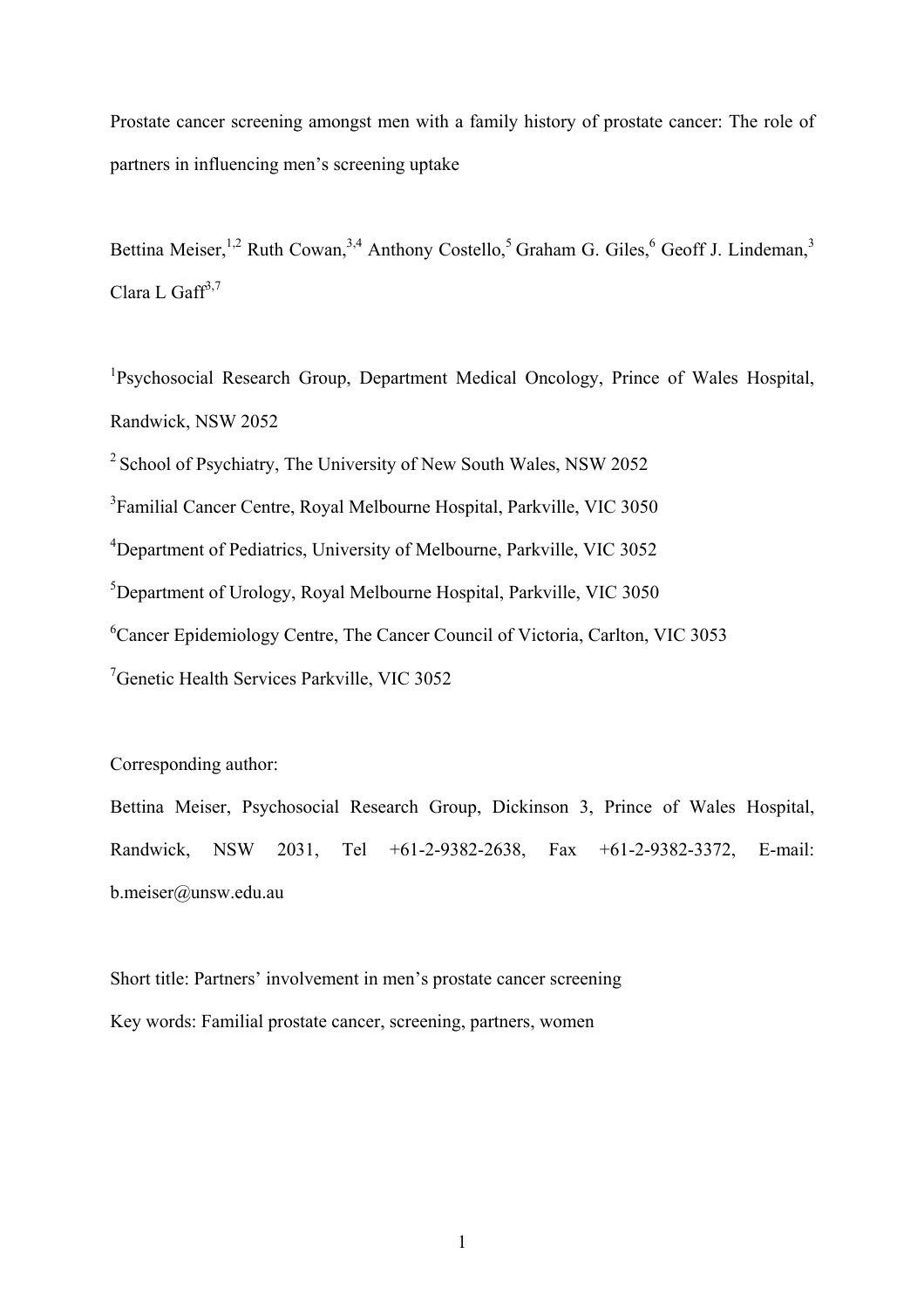# **ABSTRACT**

**Objective:** To assess the role of the partners, and other sociodemographic and psychological factors, in influencing prostate cancer screening uptake amongst men with a family history of prostate cancer.

**Methods:** Cross-sectional study of 280 unaffected men with a family history of prostate cancer along with 174 of their partners, using mailed, self-administered questionnaires. **Results:** The majority of respondents reported having had at least one Prostate Specific Antigen (PSA) test (78.9%) and/or one digital rectal examination (DRE) (78.0%). Ever having had a PSA test was associated with number of first- and second-degree relatives with prostate cancer (OR = 1.79; 95% CI, 1.03 to 3.12;  $p = 0.040$ ) and relationship status. Compared to men who were single, those with partners with high involvement in men's screening had a significantly higher uptake of PSA screening  $(OR = 3.41; 95\% \text{ CI}, 1.12 \text{ to } 1.11)$ 10.4;  $p = 0.031$ ). Ever having had a DRE was significantly and positively associated with age  $(OR = 1.09; 95\% \text{ CI}, 1.05 \text{ to } 1.13; p < 0.001)$  and perceived prostate cancer risk  $(OR = 1.03;$ 95% CI, 1.01 to 1.04; *p*<0.001) as well as having sons (OR = 2.06; 95% CI, 1.06 to 3.97; *p*=0.032).

**Conclusions:** Psychological factors are the most important influence on men's uptake of DRE, while external factors, including partner's involvement, influence PSA uptake. If prostate cancer screening is ultimately shown to be efficacious for men with a family history of prostate cancer, screening uptake will be maximized in this target group by enlisting the support of partners.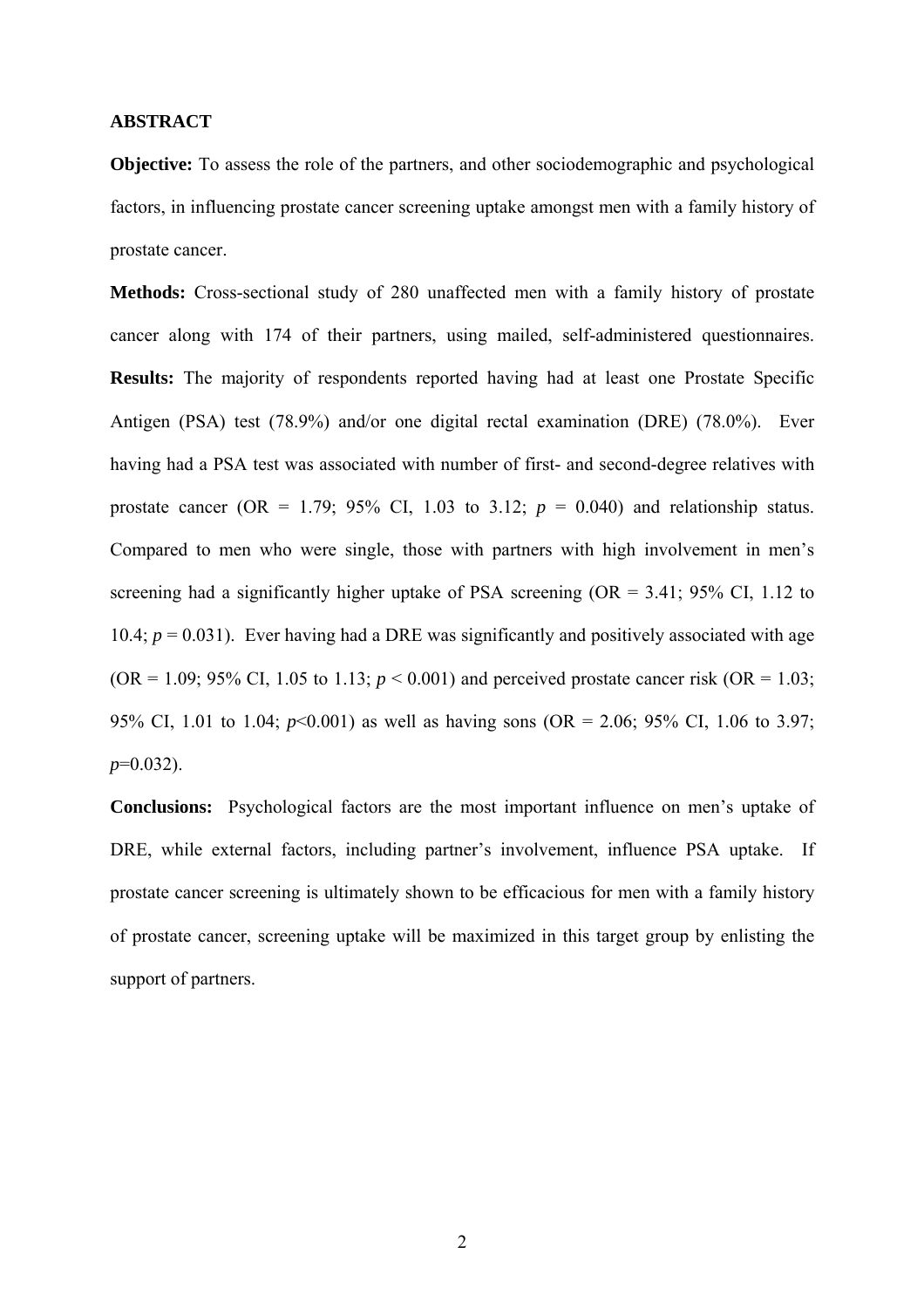Prostate cancer is the most commonly diagnosed non-skin malignancy in men worldwide.<sup>1</sup> Men with a family history of prostate cancer have a greater risk of the disease and this risk increases with number of relatives affected.<sup>2,3</sup> A recent meta-analysis of empiric risks of prostate carcinoma for relatives of men with prostate cancer shows a 2.5-fold relative risk for first-degree relatives.<sup>3</sup> The relative risk is compounded by the numbers of affected relatives, with a 5-fold risk for men who have 2 or more affected family members.<sup>3</sup> In addition, age at diagnosis of the affected relatives appears to influence risk, with an increasing relative risk with decreasing age at diagnosis.<sup>2,3</sup> The proportion of prostate cancer attributable to dominantly inherited susceptibility genes is currently estimated at 5% to 10%.<sup>4</sup> Male carriers of mutations in the *BRCA1/2* breast cancer genes also have an increased risk of prostate cancer.5,6 In addition, several genetic loci have been identified that could harbor prostate tumor suppressor genes, however the genes that confer a high disease penetrance that would be suitable for genetic testing remain elusive (for an overview, consult Bruner et al.<sup>4</sup> and Verhage and Kiemeney<sup>7</sup>).

Screening for prostate cancer remains controversial. $8$  The currently most utilized methods, the Digital Rectal Examination (DRE) and Prostate Specific Antigen (PSA) test, both have limitations, and at present, there is limited evidence that these screening methods reduce morbidity and mortality. $8.9$  Definitive results from large, ongoing randomized controlled trials will not be available until the end of the decade.<sup>10</sup> Consensus guidelines regarding prostate cancer screening have been developed in several countries, some of which recommend population screening of asymptomatic men at average and increased risk (e.g.<sup>11</sup>), while others advocate an informed choice model where screening may be recommended by the individual doctor, following appropriate counseling regarding potential risks and benefits. $12,13$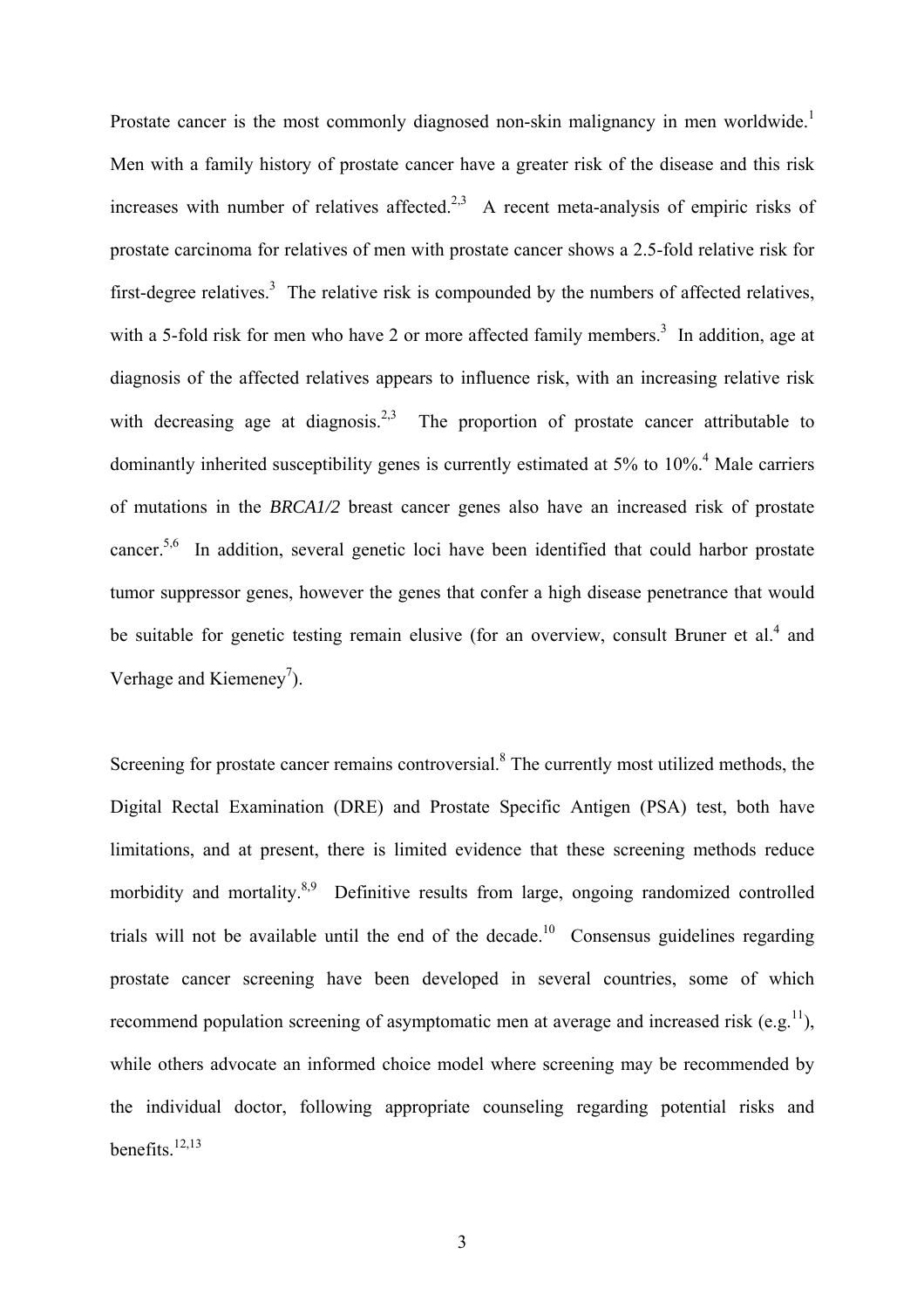Several previous studies have assessed uptake and sociodemographic, medical and psychological predictors of prostate cancer screening amongst men with a family history of prostate cancer. $8,14-20$  The results from these previous studies are not uniform and require replication; furthermore almost all have been undertaken in the United States, and the extent to which findings translate into others settings with different government health and insurance policies is currently unknown. Also, while women have been shown to influence their partners' behaviours in other health care contexts,  $21$  to our knowledge, no data are currently available on the role of women in influencing the uptake of prostate screening by men.

This study aimed to survey men with a family history of prostate cancer and their partners in regards to men's uptake of prostate cancer screening tests, in particular digital rectal examination (DRE) and the Prostate Specific Antigen test (PSA), as well as sociodemographic and psychological predictors of uptake.

## **METHODS**

#### *Participants*

Participants were ascertained through two existing cohorts. The first was a register of 179 men ('self-selected sample') who had been ascertained in 2001 through newspaper advertisements, inviting men with a family history of prostate cancer to participate in research. The family histories of these men have not been verified. No previous research had been performed on these men at the time of this survey. The second cohort was a sample of 325 men (the 'family study sample') ascertained through a population-based study conducted between 1994 and 1998 of men with a verified diagnosis of prostate cancer and their firstdegree relatives.<sup>22</sup> In a previous study involving this sample, we found that 89.6% of men for whom records were available to verify family history were accurate in their reporting.<sup>23</sup> For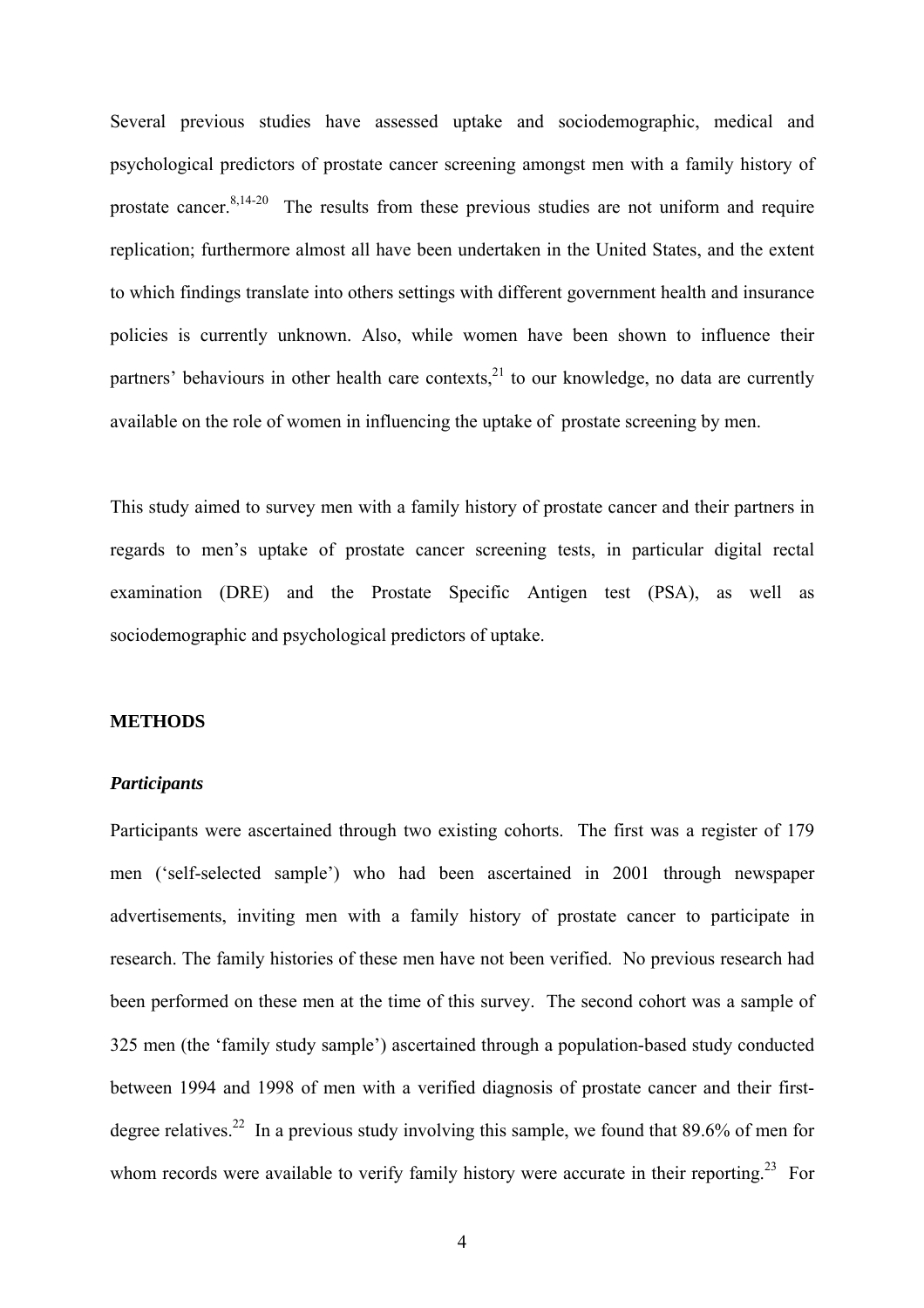the current study, a subgroup of participants in the population-based study were selected who met the following eligibility criteria: unaffected with prostate cancer; and having two or more relatives with prostate cancer or one relative diagnosed with prostate cancer before 55 years of age. Additional eligibility criteria for both samples were: no prior diagnosis of prostate cancer, ability to give informed consent and literacy in English.

#### *Procedure*

This study was undertaken as part of a larger study that also assessed men's information and support needs and preferences. $24$  An approach letter outlining the purpose of the study, questionnaires and reply paid envelopes were mailed through each of the two primary study centers. A brief questionnaire was also enclosed in the questionnaire package for completion by the female partners of respondents.

## *Measures*

*Sociodemographic variables:* These included age, marital status, level of education, and whether the respondent has sons.

*Family history:* Family history was elicited with a single question ("Who in your family has had prostate cancer?").

*Utilization and beliefs about prostate cancer screening tests:* Four items asked respondents whether they had ever had a DRE or a PSA screening test and, if so, at what age they had their first check. The perceived accuracy of both screening tests was assessed using two items where the respondents indicated their response on a five-point Likert-type scale.

*Risk perception:* A visual analogue scale anchored by 0% to 100% assessed perceived risk of developing prostate cancer by age 75. Only men aged 75 years and under were included in the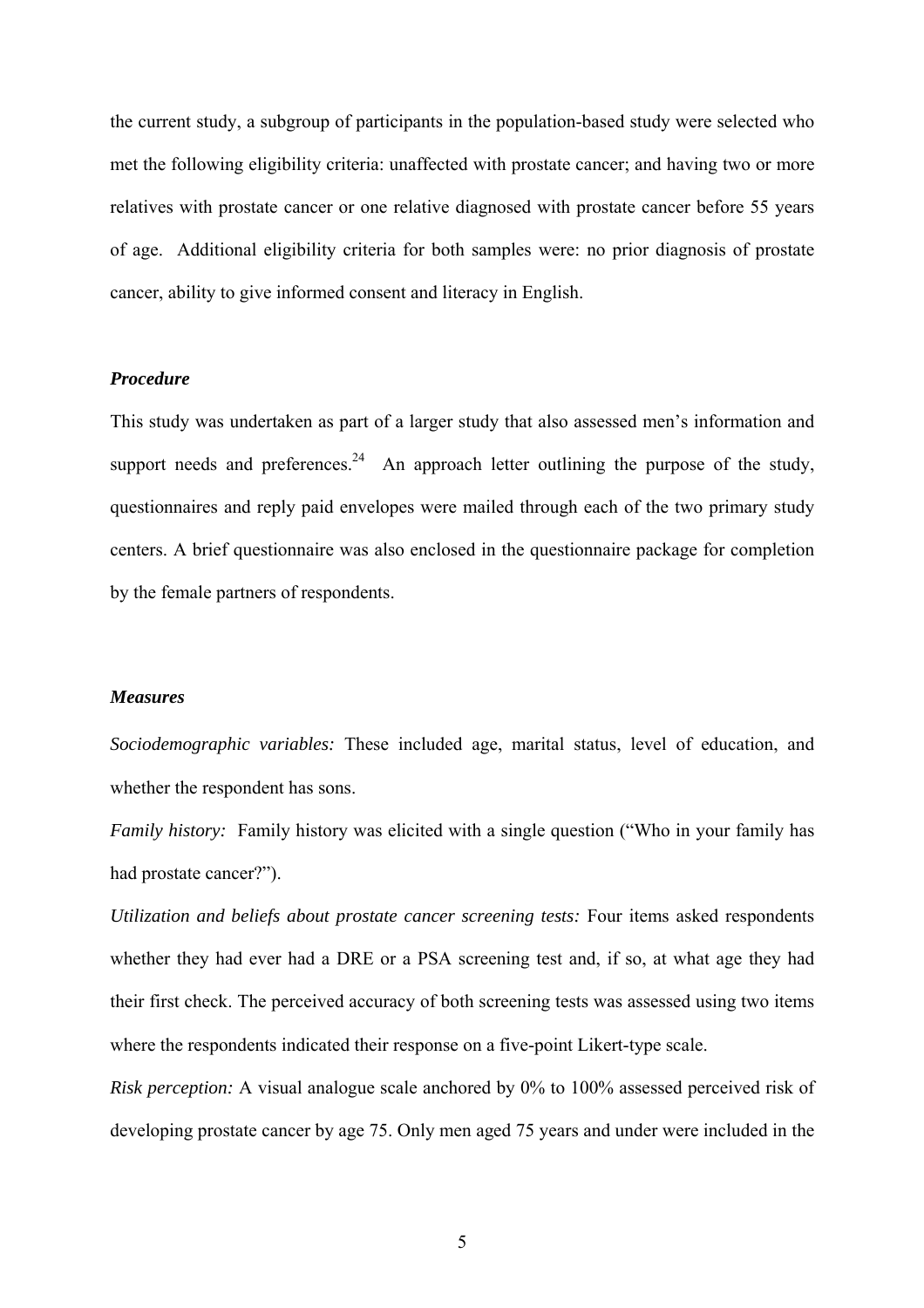analyses involving perceived risk, as lifetime risk is commonly estimated from the cumulative rate percent to age 75.

*The Impact of Events Scale (IES):* This 15-item validated scale<sup>16,25,26</sup> was used to assess prostate-cancer-specific distress. It measures intrusion and avoidance responses in relation to a specific stressor (in this study 'concern about being at risk of prostate cancer').

# **Partners' questionnaire**

Several items were administered to partners. In this analysis we only report on the potential impact of partners' involvement in screening on men's uptake of screening.

*Partners' involvement in men's screening:* Partners were asked using questions with 'Yes' and 'No' response options whether they were (i) involved in organizing his appointments, (ii) reminding him about his check ups and (iii) discussing his choices about check ups. A summary score was calculated and partners were categorized, using a median split, into those with low and those with high involvement in their partners' screening. Cronbach's alpha of the three items was  $\alpha = 0.87$ .

## *Statistical analyses*

To assess the association between previous utilization of each screening test and categorical and non-normally distributed interval predictor variables,  $\chi^2$  analyses and Mann Whitney *U* tests were performed respectively. All variables with a bivariate association with  $p<0.1$  were entered into two regression models and progressively eliminated until the only remaining variables were those with  $p<0.05$ , or those which confounded the association of interest. In order to explore whether the relationship between each of the potential predictor variables and the outcome variables varied by recruitment source, appropriate interaction terms were tested for significance.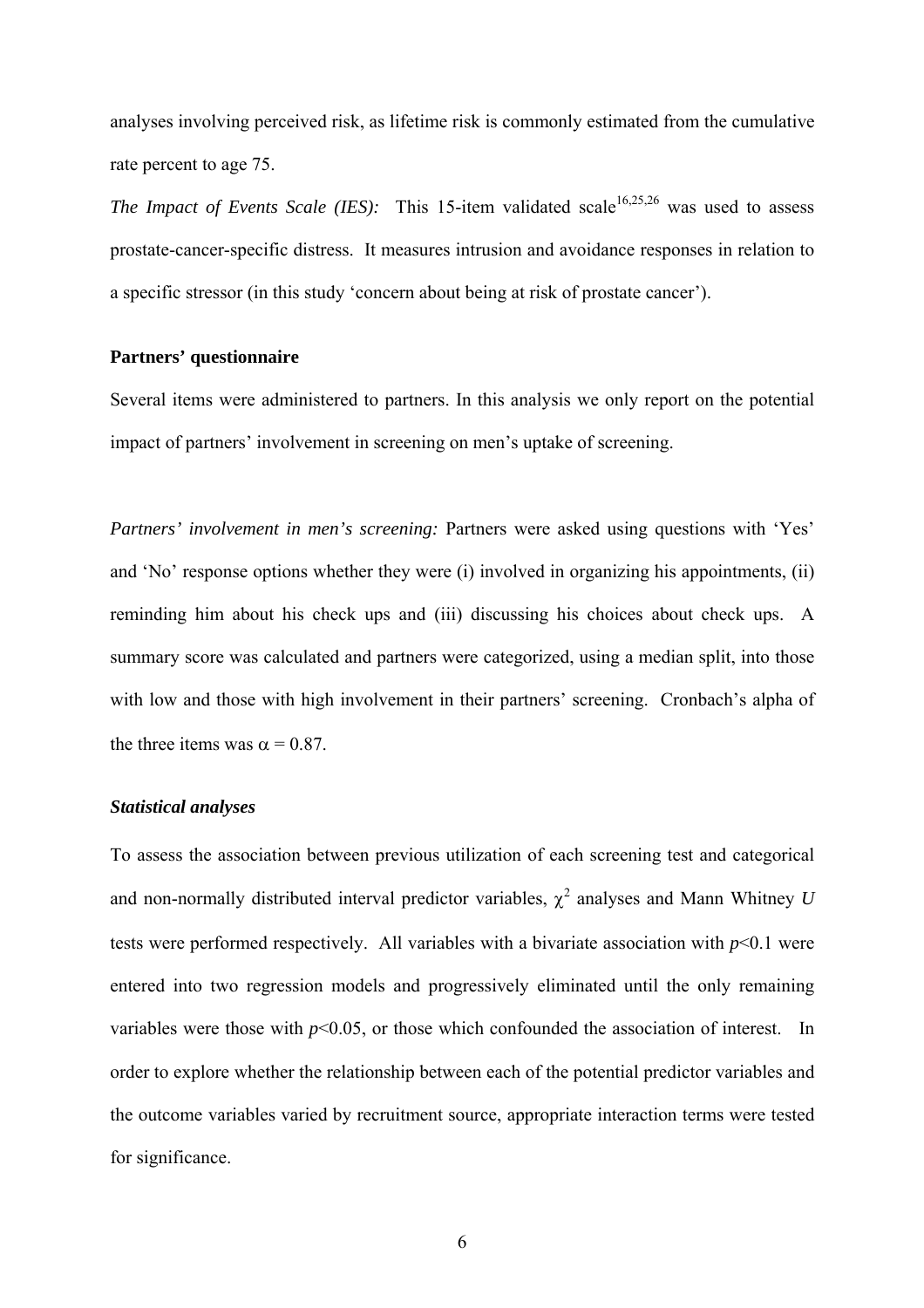#### **RESULTS**

### **Response**

A total of 504 questionnaires were mailed out; 23 packages were returned to sender, and eight men were found to be deceased. Of the remaining 473 eligible participants, 59.2% (51.2% in the family study and 73.5% in the self-selected sample) returned completed questionnaires. Assuming that all of the 234 men with partners passed the partner's questionnaire onto their partners, the response amongst partners was 74.4% (*N*=174). The majority of respondents was in a relationship (83.6%) and had biological sons (72.0%). Table 1 provides a summary of the sociodemographic and family history characteristics of the sample.

[Insert Table 1 about here]

### **Uptake of prostate cancer screening**

Seventy-nine percent of respondents reported a previous PSA test, 16.4% none and 4.6% responded 'Don't know'. Seventy-eight percent reported ever having had a DRE, and 22.0% never. The majority (69.7%) reported both DRE and PSA screening, while 12.9% reported a PSA test only and 9.5% a DRE only (men reporting 'Don't know' were excluded from the calculation of percentages.) The mean age at which men had their first PSA test and DRE was 52.4 (*SD* 9.4) and 51.3 (*SD* 10.7) years respectively. The mean rating for perceived accuracy of the PSA test was 3.6 (*SD*=1.4, range 'Not at all accurate' [1], 'Somewhat accurate' [3], 'Extremely accurate' [5]), and the mean rating for the DRE 3.4 (*SD* 1.5).

#### **Analyses of variables associated with utilization of the PSA screening test**

The logistic regression model on utilization of the PSA screening test (Table 2) showed significant associations between previous uptake of PSA testing and relationship status and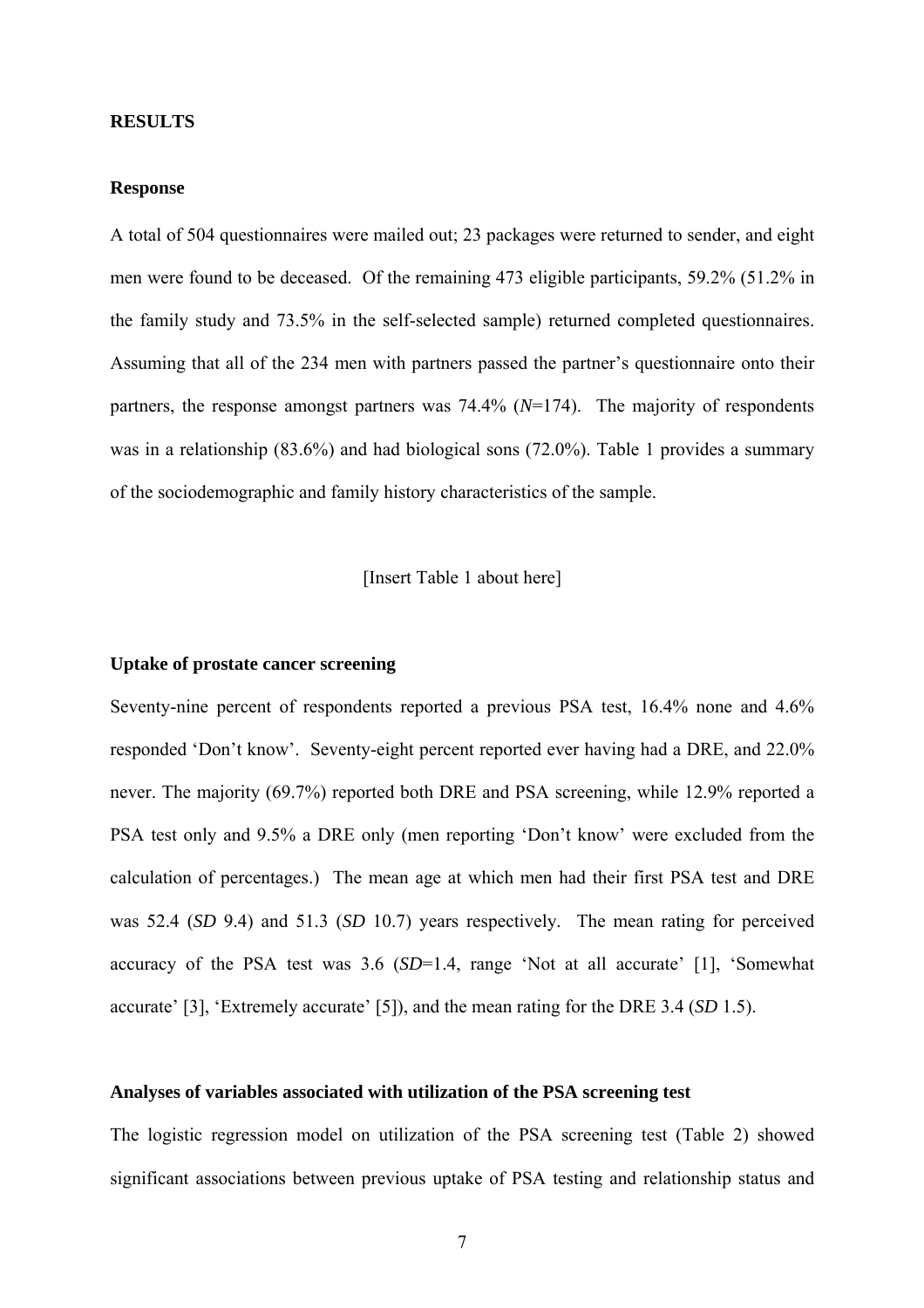number of affected relatives. Compared with men who were single, men whose partners were highly involved in men's screening had a significantly higher uptake of PSA testing, and the uptake of screening by men whose partners had low involvement fell between. An interaction was found between age and recruitment source  $(p=0.021)$ ; increasing age was associated with having had a PSA test amongst the self-selected sample (OR=1.20; 95% CI, 1.07 to 1.36; *p*=0.003), but not the family study sample (OR=1.03; 95% CI, 0.97 to 1.07; *p*=0.30).

# [Insert Table 2 about here]

## **Analyses of variables associated with utilization of the DRE test**

Table 3 shows the logistic regression model on utilization of the DRE test. It showed that age was significantly and positively associated with ever having had DRE, as was perceived prostate cancer risk; further, men with sons were significantly more likely to report having had a DRE.

# [Insert Table 3 about here]

### **DISCUSSION**

This study describes the uptake of prostate screening in a sample of Australian men with a family history, finding that 79% of men in our sample reported a previous PSA test. The high level of prostate cancer screening amongst men in our study is consistent with similar overseas studies of at-risk men, which found that between 50% and 95% of unaffected men with a family history of prostate cancer reported a previous PSA test.<sup>8,14,15,17,18</sup> Presumably, the presence of a family history of prostate cancer increases screening uptake, $27$  although this was not the case in other reports.<sup>18</sup> We found that 78% (95% CI, 73% to 83%) of men in our sample reported ever having had a DRE, which is similar to the rates of DRE ascertained in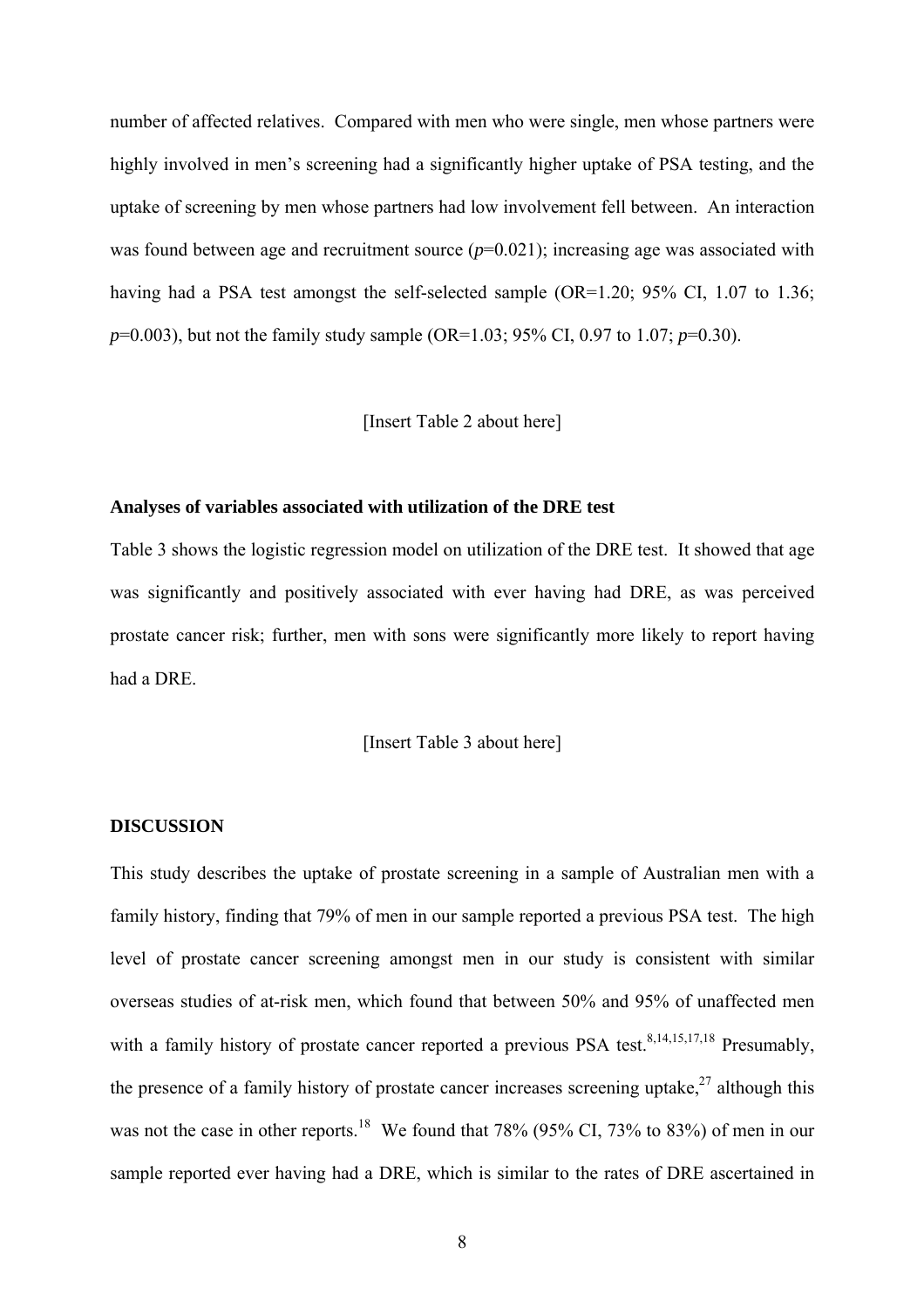previous studies of men at increased risk, which range from 88% (95% CI, 76% to 100%) to 97% (95% CI, 94% to 100%).<sup>15,17,18</sup> Interestingly, the associations of age, higher perceived risk of developing prostate cancer, $^8$  and having sons with uptake of DRE suggest that psychological factors are important motivating factors for men's uptake of DRE. In contrast previous uptake of PSA appears to be associated with external factors, including partners' involvement and possibly physician recommendation. This extends previous studies which found the following associations with increased frequency of screening behaviors amongst men with a family history of prostate cancer: increasing age,  $14,17,18$  marital status,  $19$ income,  $14,19$  number of relatives with prostate cancer,  $16$  self-efficacy about being able to undergo prostate cancer screening,<sup>14</sup> and having discussed prostate cancer screening with one's physician. 17 By contrast, findings on the relationship between screening and perceived susceptibility $8,14$  and prostate-cancer-specific distress<sup>16</sup> have been equivocal.

There is strong empirical evidence that shows marriage is associated with lower morbidity and longer life.<sup>21,28</sup> Research has shown women play an important role in health service utilization of the men and communicate health information on their behalf.<sup>21</sup> They are more likely than men to monitor the health service utilization of their partner $2^{1,29}$  and to encourage their partners to seek health care.<sup>28</sup> A previous pilot study of 10 couples' preferences for prostate cancer screening suggests that women may have an influence on men's attitudes to prostate screening; in particular, in the majority of husbands in this study were found to prefer a no screening strategy, while almost all wives preferred screening for their husbands.<sup>30</sup> However, the impact of partners on actual *uptake* of PSA screening was not known. The current study therefore fills an important gap in the literature, showing not only that partners influence actual uptake of screening, but also that greater partner involvement correlates with greater uptake. The findings confirm the belief that women play a critical role in men's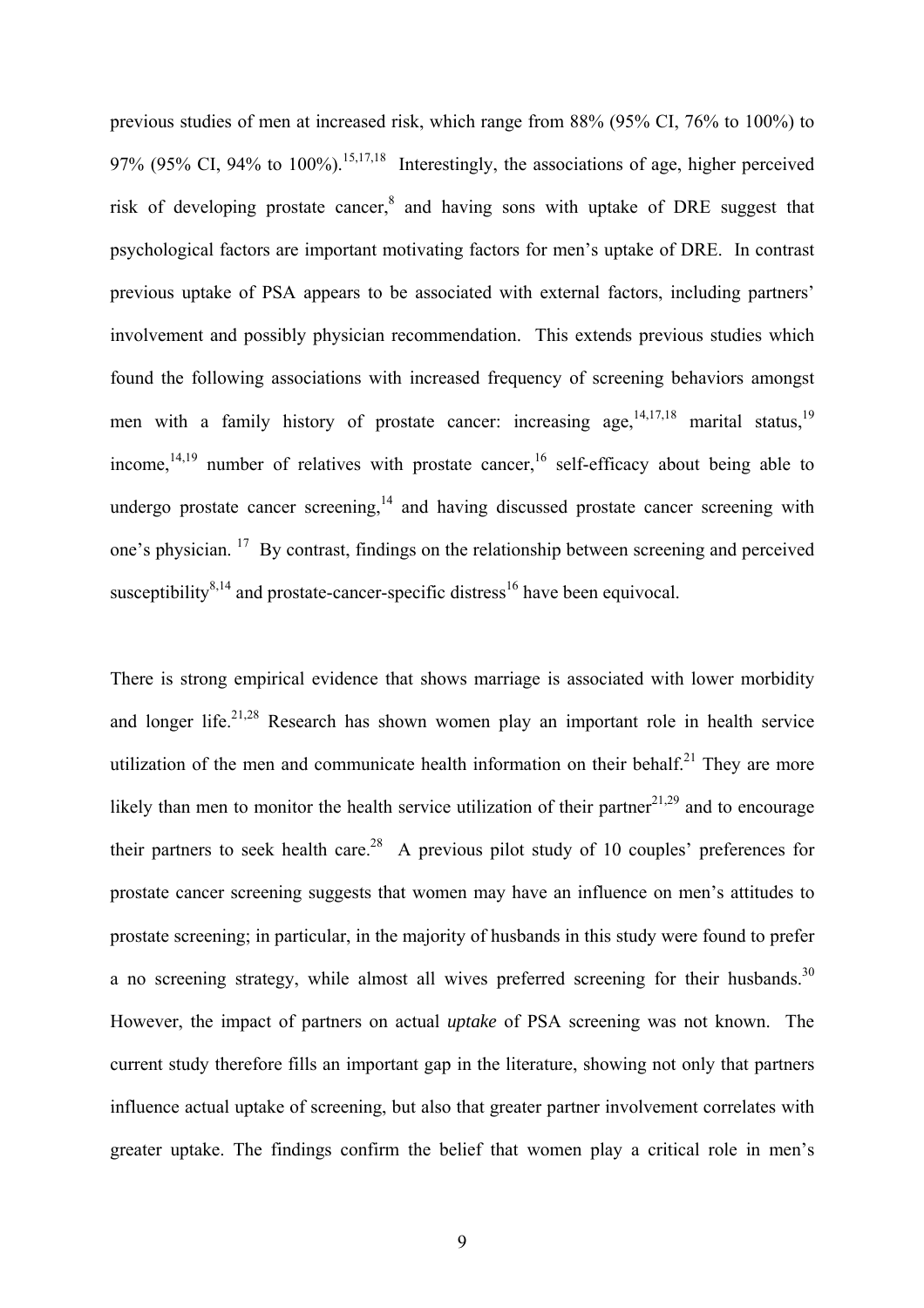health-related behaviors.<sup>21</sup> and contrasts with our previous study using the same cohorts, we found that partners did not affect attitudes to specialist health services.<sup>24</sup> Should prostate cancer screening be shown to be efficacious for men with a family history of prostate cancer, screening uptake would be maximized by enlisting the support of women to influence their partner's surveillance behavior. It is likely that women will respond to such interventions with enthusiasm and interest. $21$  Furthermore, this is a potentially cost effective strategy for those men who have partners.

We also found that previous PSA uptake was associated with the number of affected relatives, confirming results from another study.<sup>16</sup> A greater number of affected relatives may prompt physicians to recommend prostate cancer screening. Interestingly, number of affected relatives was not associated with DRE, which may reflect physicians' beliefs in the greater sensitivity of PSA testing.

This study is potentially limited by its cross-sectional design and the possibility of selection bias. With regard to participants in the family study sample, their participation in previous studies may have affected responses, and participants in the self-selected sample may have heightened awareness of their increased risk and be particularly motivated to undergo prostate cancer screening. However, while they may not be representative of the broader population of men with a family history of prostate cancer, they are likely to represent those most likely to attend a clinical service.<sup>24</sup> The inclusion of two different clinically relevant samples (those at high risk who need to consider their risk management options and those who already have a heightened awareness of their increased risk) is also likely to increase the external validity of our findings.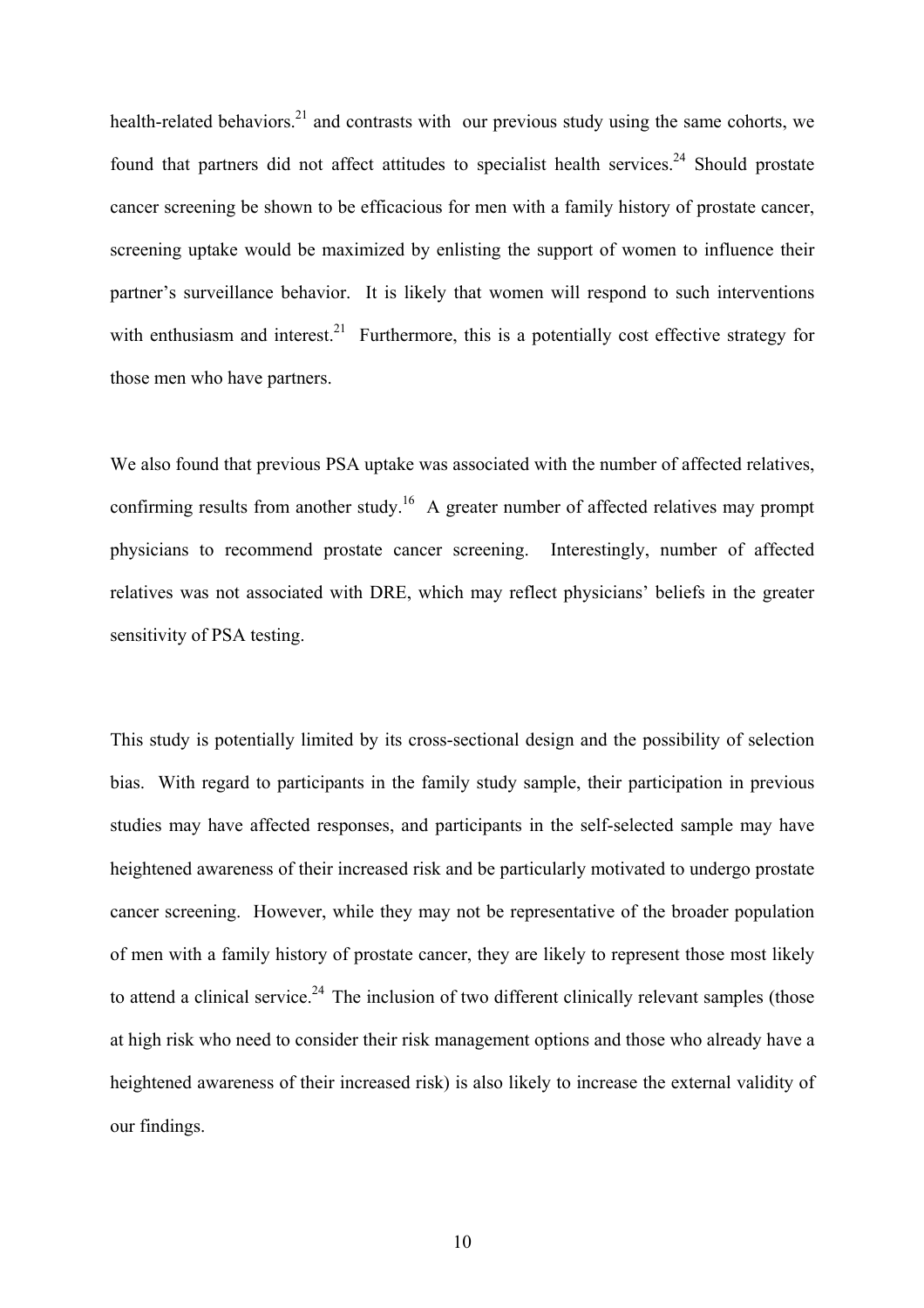## **ACKNOWLEDGEMENTS**

We are most grateful for the valuable contribution of all the men and their partners who participated in this study. We would like to thank Helen Crowe and Charmaine Smith for assistance with recruitment and Robert MacInnis for advice on statistical analysis during the early stages of this project. The Family Study was supported by the NHMRC (940394), Tattersall's, The Whitten Foundation and The Cancer Council Victoria. Bettina Meiser is supported by a Career Development Award from The National Health and Medical Research Council of Australia (ID 350989).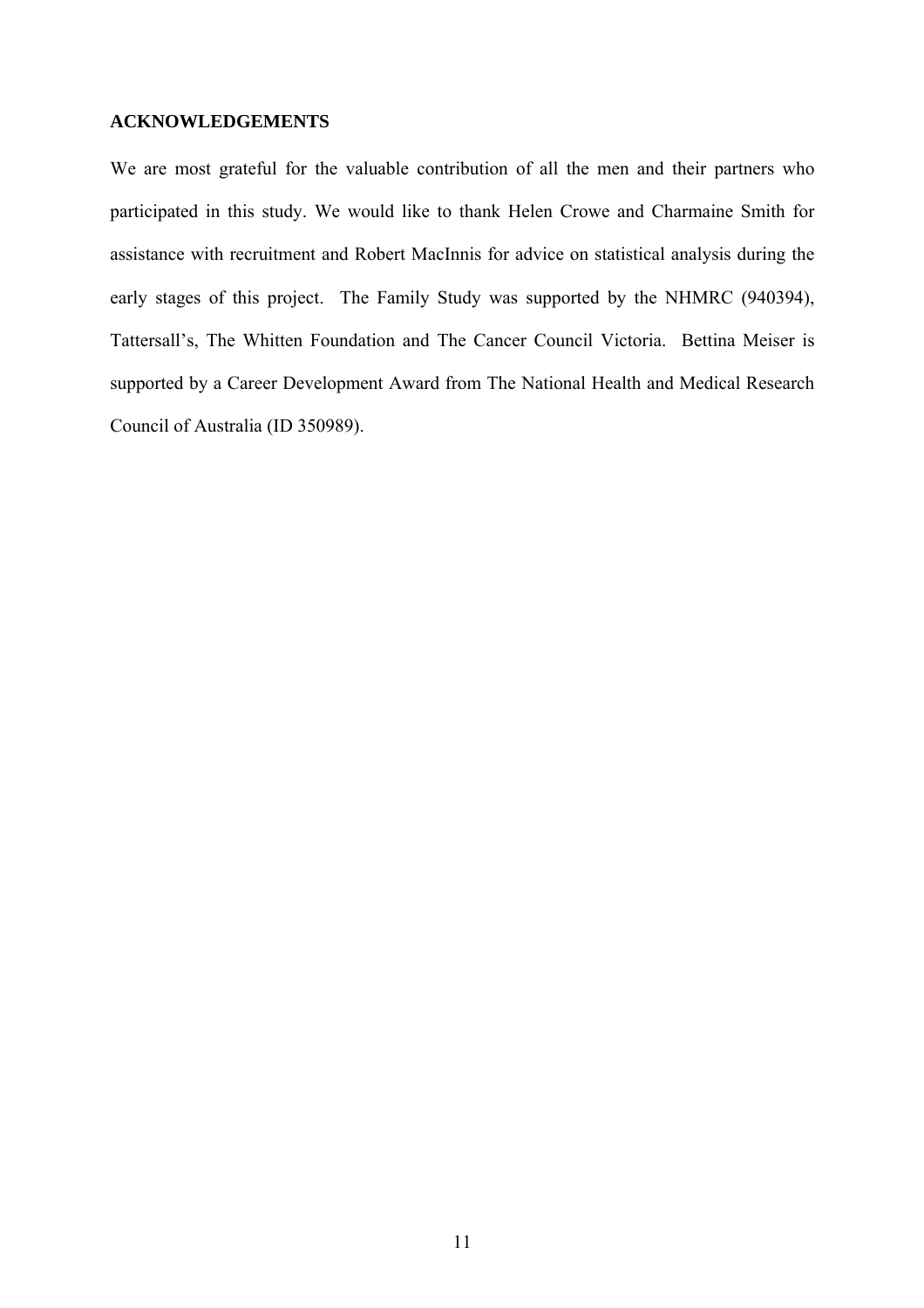| Variable               | Level                       | Family study |      | Self-selected |      | Total sample |      |
|------------------------|-----------------------------|--------------|------|---------------|------|--------------|------|
|                        |                             | sample       |      | sample        |      |              |      |
|                        |                             | $\cal N$     | $\%$ | $\cal N$      | $\%$ | $\cal N$     | $\%$ |
| Age                    | $<$ 55                      | 68           | 44.4 | 54            | 43.2 | 122          | 43.9 |
|                        | 55-65                       | 35           | 22.9 | 55            | 44.0 | 90           | 32.4 |
|                        | $66+$                       | 50           | 32.7 | 16            | 12.8 | 66           | 23.7 |
| Marital status         | Partner                     | 131          | 84.5 | 103           | 82.4 | 234          | 83.6 |
|                        | No partner                  | 24           | 15.5 | 22            | 17.6 | 46           | 16.4 |
| <b>Biological</b> sons | Yes                         | 118          | 76.1 | 83            | 66.9 | 201          | 72.0 |
|                        | N <sub>o</sub>              | 37           | 23.9 | 41            | 33.1 | 78           | 28.0 |
| Educational            | No post-school              | 63           | 42.3 | 38            | 30.9 | 101          | 37.1 |
| level**                | qualifications <sup>a</sup> | 86           | 57.7 | 85            | 69.1 | 171          | 62.9 |
|                        | Post-school qualific.       |              |      |               |      |              |      |
| Number of $1st$ &      | 0 <sup>b</sup>              | 13           | 8.4  | $\sqrt{2}$    | 1.6  | 15           | 5.4  |
| $2nd$ degree           | $\mathbf{1}$                | 81           | 52.3 | 100           | 80.0 | 181          | 64.6 |
| relatives with         | $2 - 3$                     | 46           | 29.7 | 21            | 16.8 | 67           | 24.0 |
| prostate               | $4-6$                       | 15           | 9.6  | $\sqrt{2}$    | 1.6  | 17           | 6.1  |
| cancer**               |                             |              |      |               |      |              |      |

Table 1: Socio-demographics and family history variables of study sample (*N*=280)

\*\*Compared to men in the self-selected sample, men in the family study sample had significantly lower educational levels ( $\chi^2$ =8.63, *p*=0.003) and a higher number affected first- and second-degree relatives  $(z=2.61, p=0.009)$ . <sup>a</sup> Post-school qualifications refers to additional qualifications gained after secondary school (high school). <sup>b</sup>Participants had third- or higher relatives diagnosed with prostate cancer.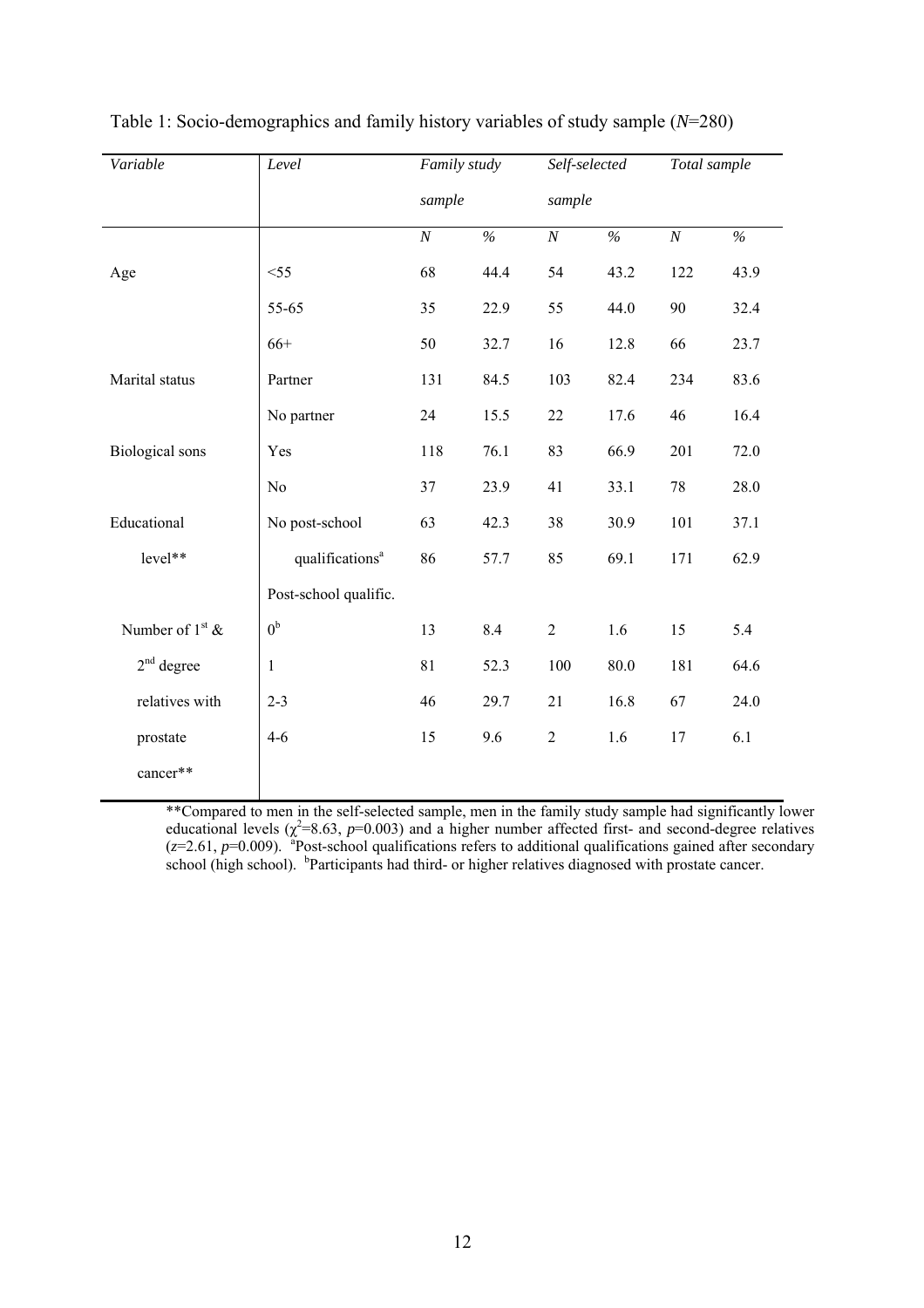| Variable                         | Reference group     | OR    | 95% CI OR   | $\boldsymbol{p}$ |
|----------------------------------|---------------------|-------|-------------|------------------|
| Relationship status <sup>b</sup> |                     |       |             | 0.092            |
|                                  | Low involvement     | 1.88  | 0.74, 4.75  | 0.18             |
|                                  | High involvement    | 3.41  | 1.12, 10.44 | 0.031            |
| No of first- and second-         |                     | 1.79  | 1.03, 3.11  | 0.040            |
| degree relatives <sup>c</sup>    |                     |       |             |                  |
| Age                              |                     | 0.89  | 0.76, 1.03  | 0.11             |
| Recruitment source               | Family study sample | 0.001 | 0.00, 0.52  | 0.31             |
| Age x recruitment source         |                     | 1.16  | 1.02, 1.31  | 0.021            |

Table 2: Logistic regression of predictors of utilization of a PSA screening test<sup>a</sup> ( $N=187$ )

Final model: -2 Log likelihood: 148.08.  $\chi^2 = 26.19$ . *p* < 0.001. <sup>a</sup> Percentage of men reporting having ever had a PSA test. Men reporting don't know are treated as missing data. Men whose partners had not returned the partner's questionnaire (*N*=60) were not included in this analysis, because partner's data were required to allow categorisation of men according to their partner's level of involvement. <sup>5</sup>Comparing unpartnered men to those with partners with high and those with low involvement in their partners' screening. <sup>c</sup>Refers to number of first and second-degree relatives with PC.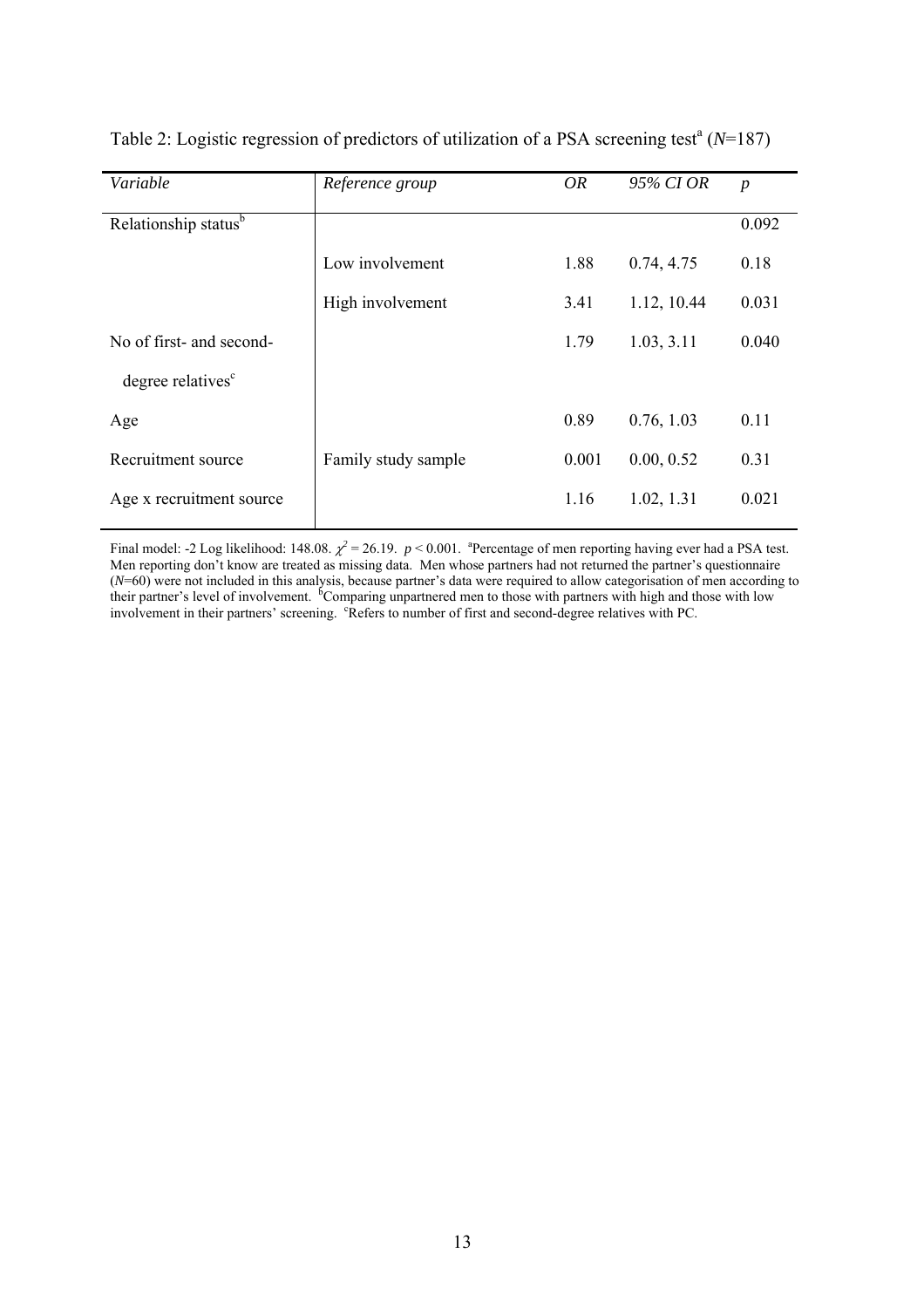| Table 3: Logistic regression of predictors of utilization of a DRE screening test <sup>a</sup> |  |  |  |
|------------------------------------------------------------------------------------------------|--|--|--|
|                                                                                                |  |  |  |
|                                                                                                |  |  |  |
|                                                                                                |  |  |  |

| Variable                       | Reference group | <i>OR</i> | 95% CI OR  | $\mathbf{P}$ |
|--------------------------------|-----------------|-----------|------------|--------------|
| Age                            |                 | 1.09      | 1.05, 1.13 | < 0.001      |
| Sons                           | No sons         | 2.06      | 1.06, 3.97 | 0.032        |
| Perceived prostate cancer risk |                 | 1.03      | 1.01, 1.04 | < 0.001      |

Final model: -2 Log likelihood: 148.08.  $\chi^2$  = 26.19. *p* < 0.001. <sup>a</sup> Percentage of men reporting having ever had DRE. Men reporting 'don't know' are treated as missing data. Only men aged 75 years and under were included from this analysis.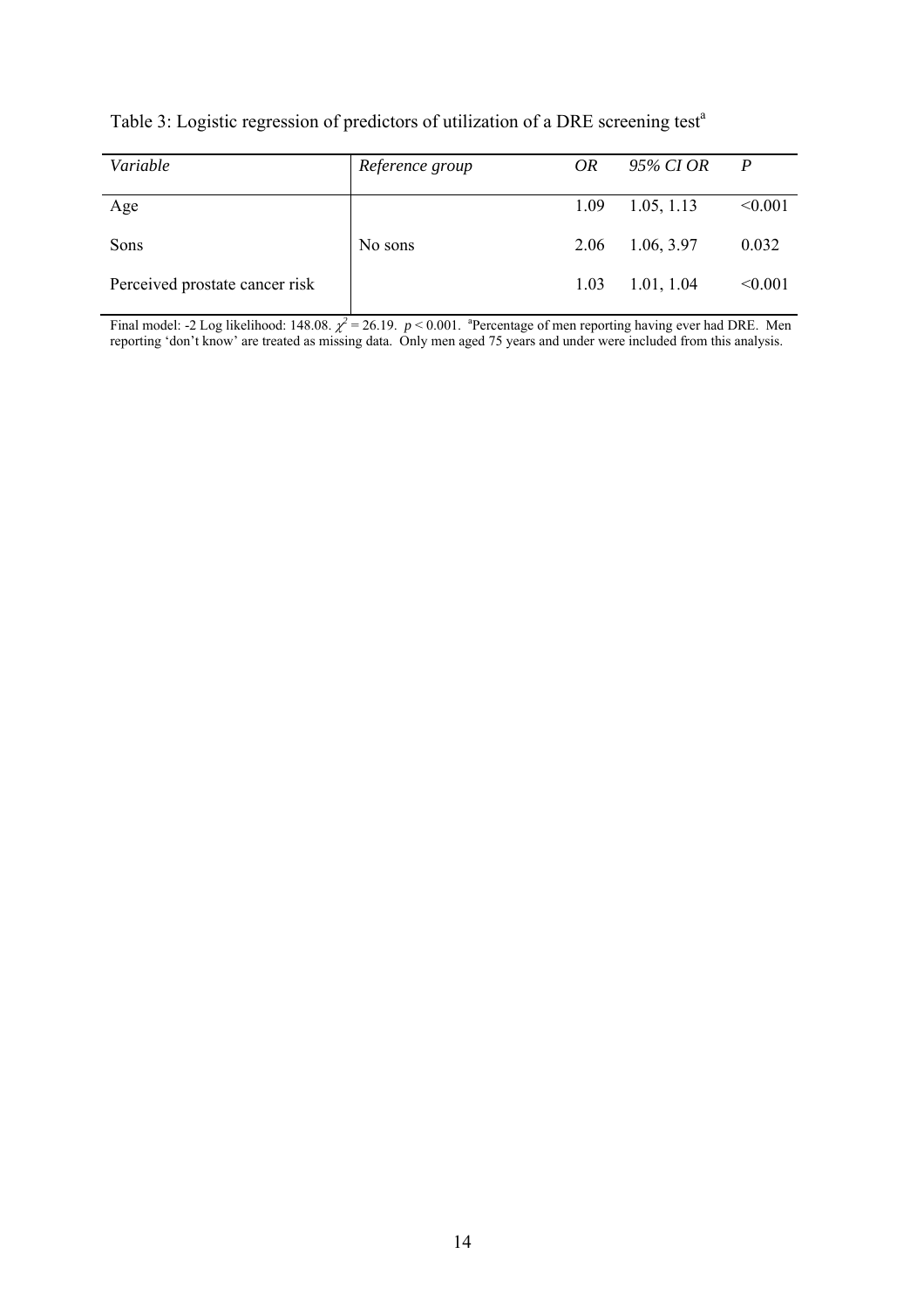# **References**

- 1. Parkin D, Bray F and Devesa S: Cancer burden in the year 2000: The global picture. Eur J Cancer 37: S4-S66, 2001.
- 2. Gronberg H, Wiklund F and Damber J-E: Age specific risks of familial prostate carcinoma. Cancer 86: 477-483, 1999.
- 3. Zegers M, Jellema A and Ostrer H: Empiric risk of prostate cancer carcinoma for relatives of patients with prostate carcinoma. Cancer 97: 1894-903, 2003.
- 4. Bruner D, Moore D, Parlanti A, Dorgan J and Engstrom P: Relative risk of prostate cancer for men with affected relatives: Systematic review and meta-analysis. Int J Cancer 107: 797-803, 2003.
- 5. Edwards S, Kote-Jarai Z, Meitz J and et al.: Two percent of men with early-onset prostate cancer harbor germline mutatons in the BRCA2 gene. Am J Hum Genet 72: 1-12, 2003.
- 6. Brose M, Rebbeck T, Calzone K, Stopfer J, Nathanson K and Weber B: Cancer risk estimates for BRCA1 mutation carriers identified in a risk evaluation program. J Natl Cancer Inst 94: 1365-72, 2002.
- 7. Verhage B and Kiemeney A: Genetic susceptibility to prostate cancer: A review. Familial Cancer 2: 57-67, 2003.
- 8. Jacobsen PB, Lamonde LA, Honour M, Kash K, Hudson PB and Pow-Sang J: Relation of family history of prostate cancer to perceived vulnerability and screening behavior. Psychooncology 13: 80-5., 2004.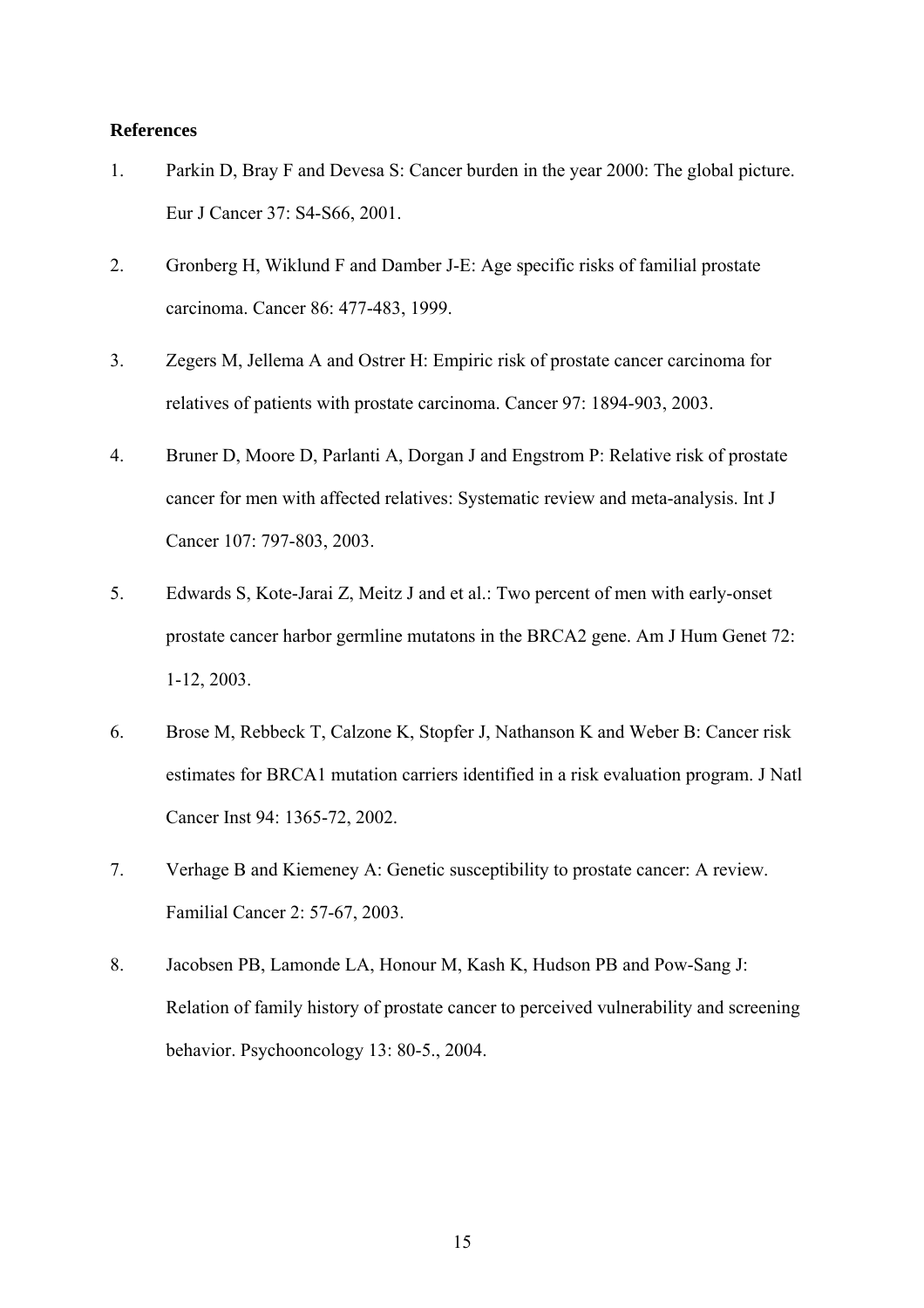- 9. Bratt O, Kristoffersson, U., Lundgren, R., & Olsson, H.: Sons of men with prostate cancer: Their attitudes regarding possible inheritance of prostate cancer, screening, and genetic testing. Adult Urology 50: 360-365, 1997.
- 10. Lamb D, Denham J and Delahunt B: Prostate cancer screening in Australia. Clin Oncol 17: 231-233, 2005.
- 11. Recommendations from the American Cancer Society Workshop on Early Prostate Cancer Detection M aAgotfepcdUCCJC.
- 12. Urological Society of Australasia [\(www.urosoc.org.au\)](http://www.urosoc.org.au/) Australian Cancer Society ([www.cancer.org.au\)](http://www.cancer.org.au/) da.
- 13. AHTAC Prostate Cancer Screening*,* Australian Health Technology Advisory Committee*,* 1996.
- 14. Vadaparampil S, Jacobsen P, Kash K, Watson I, Saloup R and Pow-Sang J: Factors predicting prostate specific antigen testing among first-degree relatives of prostate cancer patients. Cancer Epidemiol Biomarkers Prev 13: 753-758, 2004.
- 15. Bock C, Peyser P, Gruber S, Bonnell S, Tedesco K and Cooney K: Prostate cancer early detection practices among men with a family history of disease. Urology 62: 470-475, 2003.
- 16. Bratt O, Damber J, Emanuelsson M, Kristoffersson U, Lundgren R, Olsson H and Gronberg H: Risk perception, screening practice and interest in genetic testing among unaffected men in families with hereditary prostate cancer. Eur J Cancer 36: 235-241, 2000.
- 17. Cormier L, Reid K, Kwan L and Litwin MS: Screening behavior in brothers and sons of men with prostate cancer. J Urol. 169: 1715-9., 2003.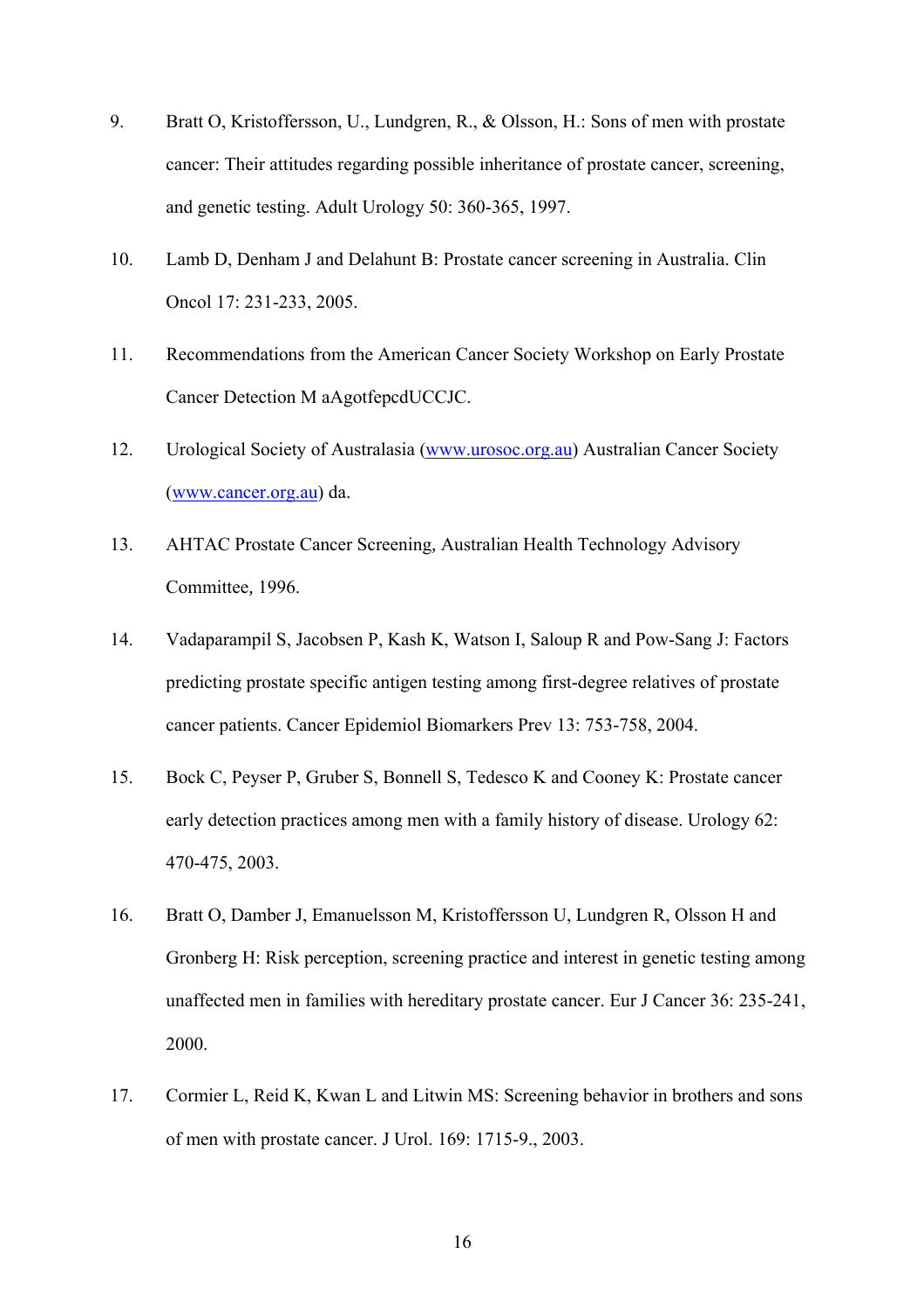- 18. Miller SM, Diefenbach, M.A., Kruus, L.K., Watkins-Bruner, D., Hanks, G.E., & Engstrom, P.F.: Psychological and screening profiles of first-degree relatives of prostate cancer patients. J Behav Med 24: 247-258, 2001.
- 19. Spencer B, Babey S, Etzioni D, Ponce N, Brown E, Yu H, Chawla N and Litwin M: A population-based survey of prostate-speficic antigen testing among Californian men at higher risk for prostate carcinoma. Cancer 106: 765-774, 2006.
- 20. Weinrich S and on behalf of the African American Hereditary Prostate Cancer Study Network: Prostate cancer screening in high-risk men: African American hereditary prostate cancer study network. Cancer 106: 796-803, 2006.
- 21. Norcross W, Ramirez C and Palinkas L: The influence of women on the health careseeking behavior of men. J Fam Pract 43: 475-480, 1996.
- 22. Staples MP, Giles GG, English DR, McCredie MR, Severi G, Cui JS and Hopper JL: Risk of prostate cancer associated with a family history in an era of rapid increase in prostate cancer diagnosis (Australia). Cancer Causes & Control 14: 161-6, 2003.
- 23. Gaff C, Aragona C, MacInnis M, Cowan R, Payne C, Giles G and Lindeman G: Accuracy and completeness in reporting family history of prostate cancer by unaffected men. Urology 63: 1111-1116, 2004.
- 24. Gaff C, Cowan R, Meiser B and Lindeman G: Genetic services for men: The preferences of men with a family history of prostate cancer Genet Med 8: 771-778 2006.
- 25. Meiser B, Butow P, Barratt A, Suthers G, Smith M, Colley A, Thompson E and Tucker K: Attitudes to genetic testing for breast cancer susceptibility in women at increased risk of developing hereditary breast cancer. J Med Genet 37: 472-476, 2000.